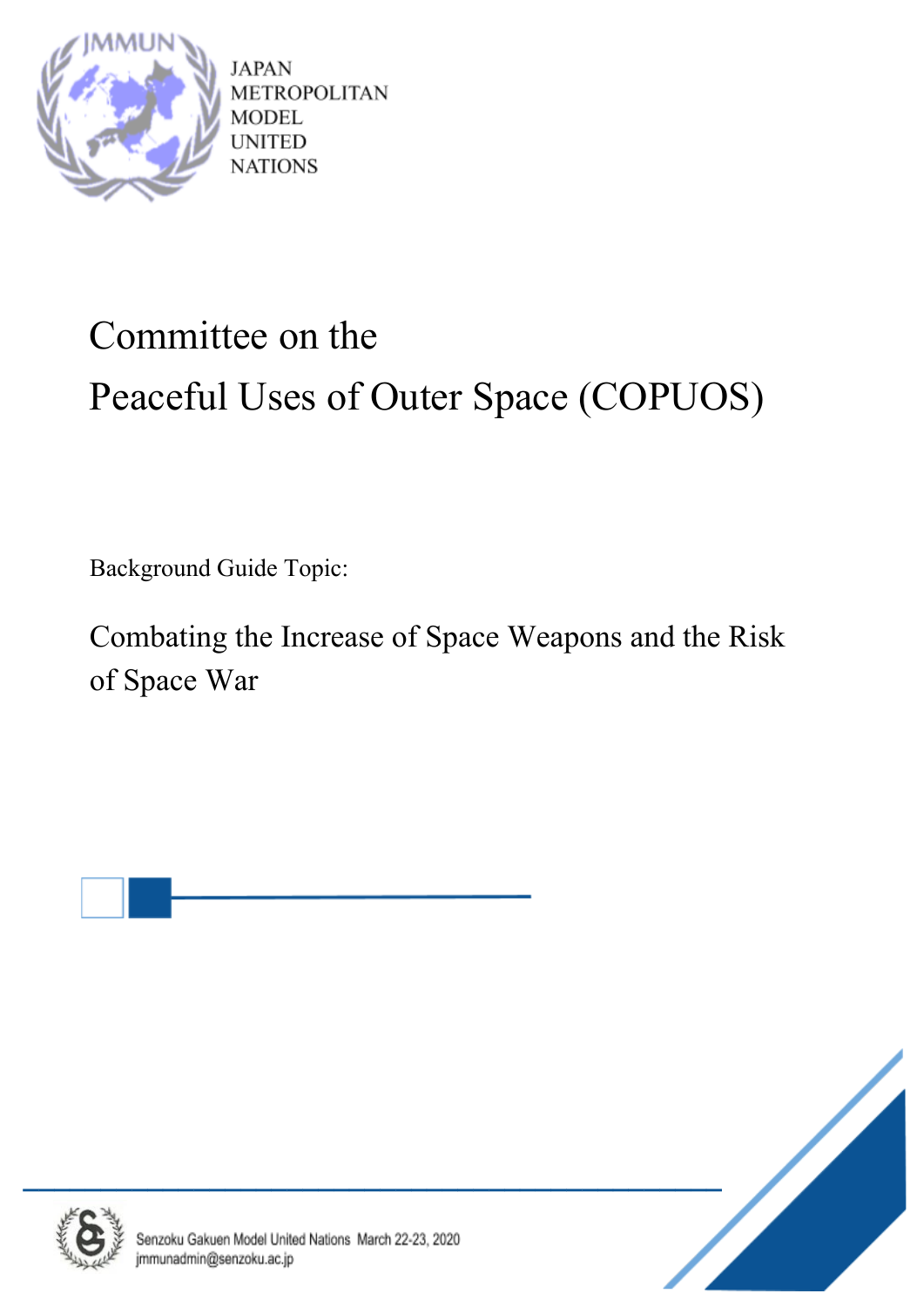### **Director's Note**

Dear Delegates,

I would first like to thank all of the delegates who applied for the Committee on the Peaceful uses of Outer Space at JMMUN this year. My name is Rikako Osawa and I am currently in my junior at Senzoku Gakuen. I am very excited to be a part of a conference with many intelligent delegates.

Last year I underwent my first experience as a Chair and not only did I acknowledge the difficulties of being a Chair, but I also re-acknowledged the difficulties of being a delegate. Delegates have to make speeches on the spot and create a resolution which the majority of countries can come to an agreement to. Some delegates will be able to present what they have prepared with confidence while others may be intimidated by the tense atmosphere. I am looking forward to a conference where all delegates are able to present their country's stance and take part in making resolutions. Please do not hesitate to ask the dias anything about the topic, conference, and flow of debate.

The topic of this committee is a problem that has been resurfaced recently. Space weapons were created when the Cold War started between the United States and the Soviet Union; however the invention of space weaponry was not made public until recently when countries started to invent and release missiles. The Chair hopes that this guide will help delegates understand this topic.

As the Director of this committee I am hoping for a conference where all delegates have a chance to share their ideas freely and the creation of multi-faceted resolutions. I sincerely hope this conference will be a great experience where delegates can learn from.

Sincerely

Rikako Osawa, Director Committee on the Peaceful Uses of Outer Space Senzoku Gakuen Model United Nations Club Japan Metropolitan Model United Nations 2019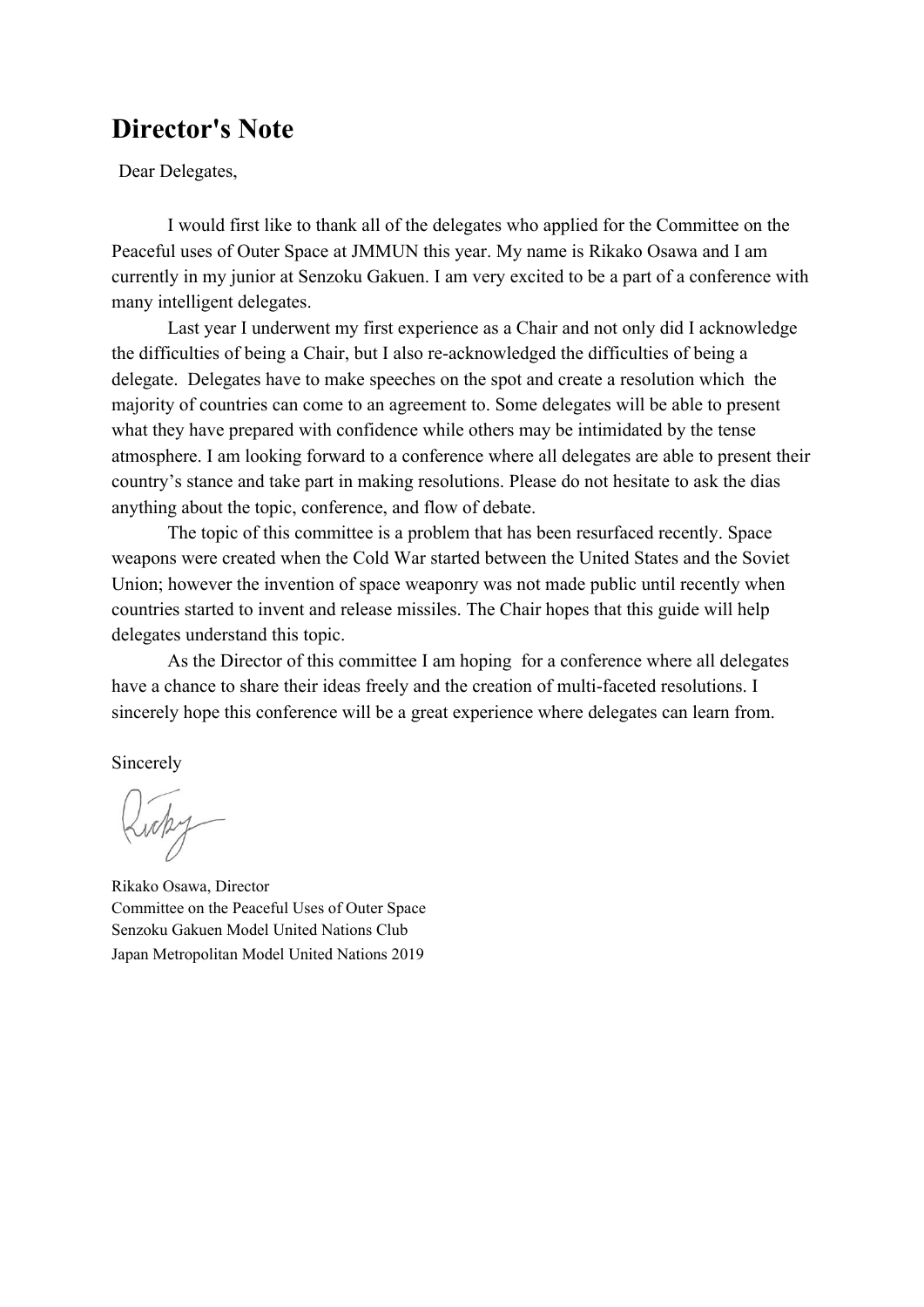# **Introduction of the Committee**

The Committee on the Peaceful uses of Outer Space (COPUOS) was established in 1959 by the General Assembly after the first artificial satellite was launched in 1958 and is annually held in Vienna, Austria. This committee was set for the purpose to explore and develop space for peaceful purposes by launching research programmes and discussing legal problems arising in outer space. Since the start of the space era, technological development in outer space has been constantly progressing and this committee has been providing a stage for countries to discuss the ownership of technology in outer space, in addition to debating on the purpose of the invention of the technology. COPUOS reports to the Fourth Committee where the resolutions and treaties made inside COPUOS are organized; furthermore, the committee has two subcommittees: the Scientific and Technical Subcommittee and the Legal Subcommittee. $<sup>1</sup>$ </sup>

# **Key Terms**

#### **Anti-satellite Missiles (ASAT)**

An anti-satellite missile is anything that destroys or physically damages a satellite. The missiles take many shapes. The most common shape is when a missile is sent into space to collide with its target.

<sup>1</sup> Robert.wickramatunga. "United NationsOffice for Outer Space Affairs." *COPUOS*,

However, the missile does not necessarily need to be airborne: taking out the targeted satellite ground station achieves the same goal.

Currently, there are four countries who have to the anti-satellite missile: China, India, Russia, and the United States. While the countries who have access to the missile claim that the missile is for defensive or scientific purposes, others criticize the missile for the amount of space debris it produces and that the anti-satellite missile is one of the main reasons the space race started. <sup>2</sup>

#### **Ballistic Missiles**

Ballistic missiles can rapidly and accurately deliver payload such as explosives and biological, chemical, or nuclear warhead to a target. The missile can be launched by fixed sites or mobile launchers. Combined with the missiles' inexpensiveness, it can be predicted that the numbers of missiles will increase in the future.

In 1957 the USSR and the United States signed an anti-ballistic missile treaty in order to limit their actions in nuclear arms. However, by 2002 the United States withdrew from the treaty explaining how terrorist groups' usage of ballistic missiles made it necessary for the United States to

http://www.unoosa.org/oosa/en/ourwork/c opuos/index.html.

<sup>2</sup> Al Jazeera. "What Are Anti-Satellite Weapons?" *News | Al Jazeera*, Al Jazeera, 27 Mar. 2019,

https://www.aljazeera.com/news/2019/03/ anti-satellite-weapons-190327092138702. html.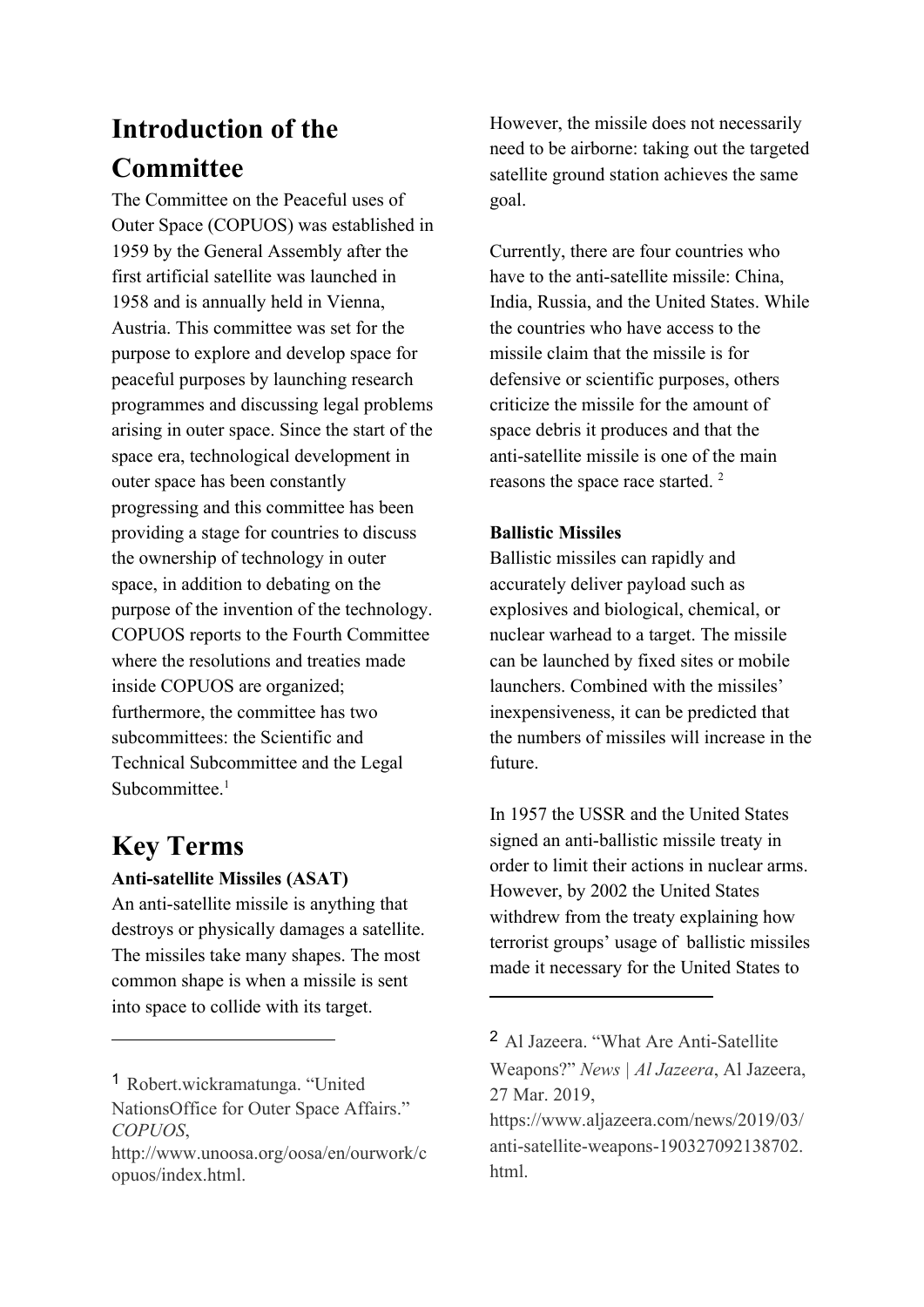form a defense force utilizing the same technology. The United States leaving the treaty automatically made the treaty invalid, since the treaty was formed by the two nations <sup>3</sup>

#### **Space Debris**

Both natural and man-made particles consist space debris. While natural particles (meteorite) mainly orbit the sun, man-made particles orbit the earth.

Particles orbiting the earth are referred to orbital debris and are consisted of broken parts of spacecrafts and blown up missiles. Currently, there are 20,000 pieces of debris larger than a softball, 500,000 pieces larger than a marble, and millions of pieces that are too small to be tracked. Even the smallest piece of debris can destroy or at least harm space crafts since most of the particles orbit the earth at 17,000 mph. The ongoing cycle of orbital debris creating even more debris is called the Kessler Syndrome and is a topic greatly debated by researchers. <sup>4</sup>

#### **Space Situational Awareness (SSA)**

SSA is a term recently used due to the increase of space debris and the fear of collusion. The term broadly refers to the knowledge of the near-space environment both natural and man-made. The European Space Agency divides the SSA into three segments:

- Space Surveillance and Tracking of objects in earth orbit (SST) , a segment which is charge of "watching for active and inactive satellites, discarded launch stages and fragmentation debris which orbit the Earth<sup>"5</sup>,
- Space Weather (SWE), a segment in charge of "monitoring conditions at the Sun and in the solar wind, and in Earth's magnetosphere, ionosphere, and thermosphere that can affect space borne and ground based infrastructure or endangered human life or health"<sup>6</sup>, and
- Near Earth Object (NEO), a segment which detects objects "that can potentially impact Earth and cause damage"<sup>7</sup>.

While the U.S. Strategic Command defines the SSA as, "the requisite current and predictive knowledge of space events, threats, activities, conditions and space system (space, ground, link) status capabilities, constraints and employment - to current and future, friendly and hostile- to enable commanders, decision makers, planners and operators to gain and maintain space superiority across the spectrum of conflict."(Space Academy)<sup>8</sup>

# **Statement of the Problem**

<sup>&</sup>lt;sup>3</sup> "Fact Sheets: Arms Control Association." *Fact Sheets | Arms Control Association*, Arms Control Association,

www.armscontrol.org/factsheets/abmtreaty . Accessed 28 Oct.2019.

<sup>4</sup> Garcia, Mark. "Space Debris and Human Spacecraft." *NASA*, NASA, 14 Apr. 2015, https://www.nasa.gov/mission\_pages/stati on/news/orbital\_debris.html.

<sup>5</sup> *Space Situational Awareness*,

https://www.spaceacademy.net.au/intell/ss a.htm.

<sup>&</sup>lt;sup>6</sup> ibid.

 $<sup>7</sup>$  ibid.</sup>

<sup>&</sup>lt;sup>8</sup> ibid.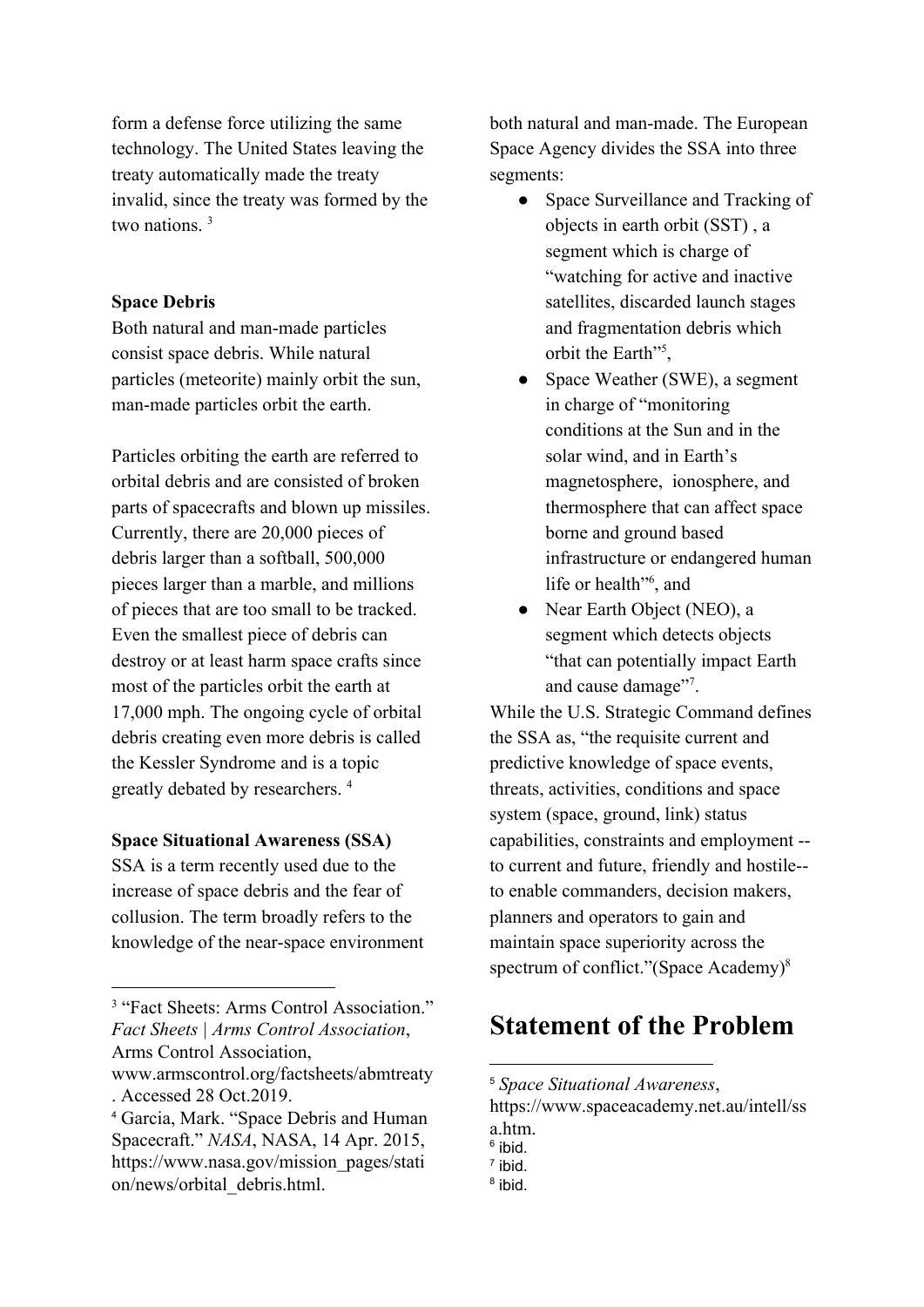#### **Historical Context**

Space exploration was previously dominated by the United States and the Soviet Union. By the end of World War 2, the Soviet Union made their most important military aspect rockets and by the mid 1950s, the Soviet Union announced that they were ready to launch a ballistic missile.<sup>9</sup>

During the Cold War, the Soviet Union focused on the creation of a militarized space through rocket and missile development. At the same time as the Soviet Union openly announcing their project to militarize space, the United States established NASA, a completely civilian enterprise, while focusing on military space efforts under Pentagon.

In the same year NASA was founded, the United States succeeded in launching its own satellite, Explorer 1. This launch heated up the space race between the two countries. While Yuri Gagarin, an astronaut from the the USSR, became the first person to orbit Earth by travelling inside a capsule-shaped spacecraft, Vostok 1, he United State struck back by designing a cone-shaped spacecraft far lighter than Vostok 1. During the space race, the two countries repeated the process of designing, inventing, and launching spacecrafts and satellites.<sup>10</sup>

The space race eventually calmed down after the United States's Apollo 11 managed to land on the moon.<sup>11</sup>

#### **Contemporary Context**

After the fall of the Soviet Union, the United States gained dominance in satellite technology, allowing the country to have a great advantage at battlefields. However, the investments which China and Russia made towards space exploration has changed this situation.<sup>12</sup>

When creating the anti-satellite missiles and ground-based lasers, countries destroy their own satellites as field test. These experiments create loads of space debris, affecting other spacecrafts which orbit Earth and even Earth itself. For example, when China blew up one of its weather satellites, it produced over 1,600 pieces of debris. India's test launch of an anti-satellite missile created such a terrible amount of space debris that it threatened the astronauts aboard the Space Station.

From the amount of space debris orbiting Earth, it is conspicuous that a "Cold War" has started in space. Russia, China, and the United States are the main countries competing for the dictatorship of space and the development of space weaponry. This "Cold War" causes misunderstanding between the countries.

<sup>9</sup> Dunbar, Brian. "United States-Soviet Space Cooperation during the Cold War." *NASA*,

NASA,https://www.nasa.gov/50th/50th\_m agazine/coldWarCoOp.html. Accessed 28 Oct. 2019.  $10$  ibid.

 $11$  ibid.

<sup>12</sup> Thesheetztweetz. "China and Russia Are Militarizing Space with 'Energy Weapons' and Anti-Satellite Missiles: Pentagon." *CNBC*, CNBC, 13 Feb. 2019, https://www.cnbc.com/2019/02/13/pentag on-warns-of-weaponization-of-space-by-c hina-russia-report.html.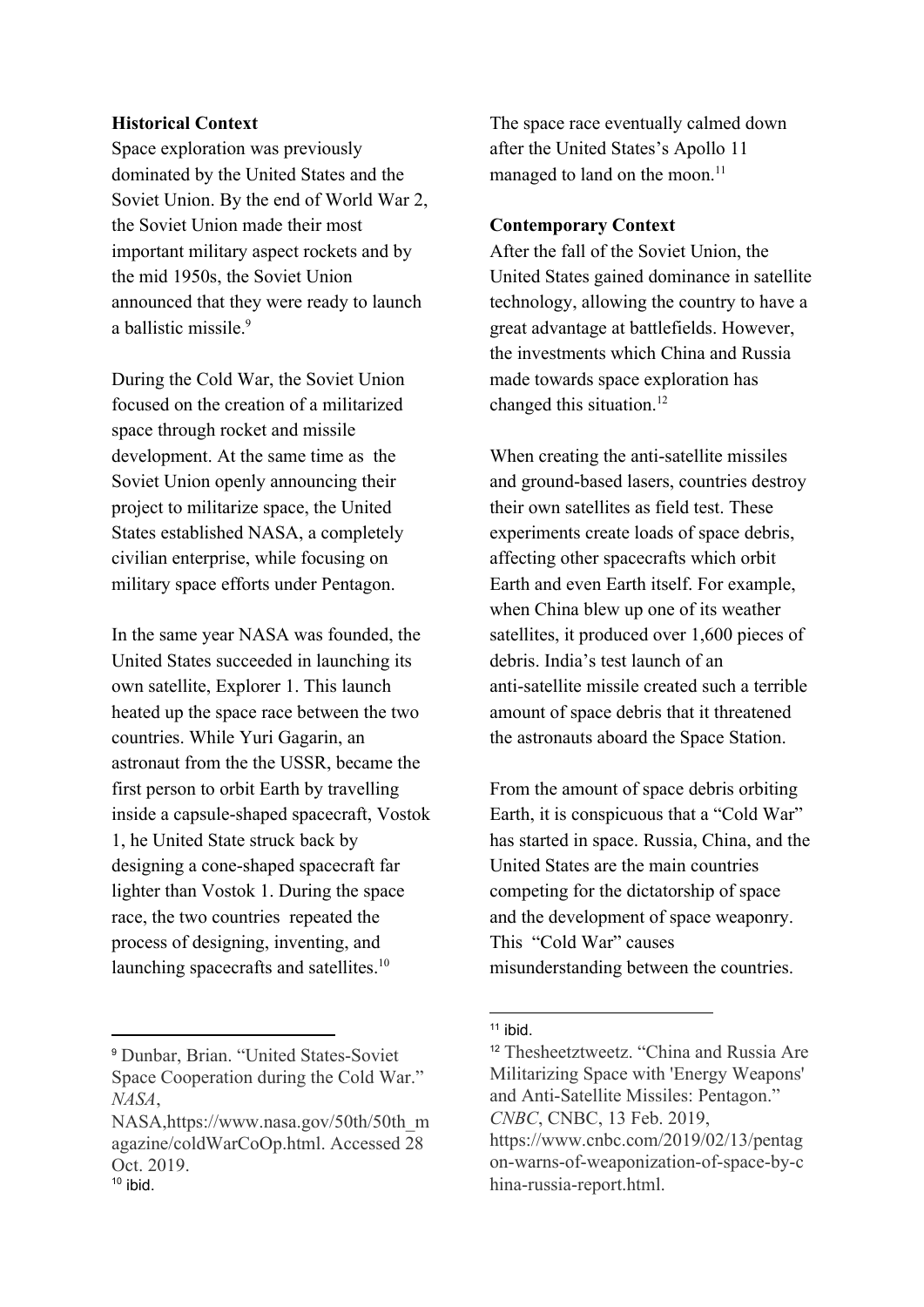For example, China blowing up a weather satellite in 2007 was taken as a threat by the United States who responded to this by testing Operation Burnt Frost, the first anti-satellite missile tested by the United States in thirty years, and blowing up one of its satellites. Due to this competition over the dictatorship of space, misunderstandings are constantly repeated. 13

This constant repetition has led neighboring countries to join the "super league" of space powers. Japan and India made an alliance concerning space missions and technologies. Countries like Israel and Iran have been cooperating with the United States' mission and started to fund space exploration, in other words militarizing space.<sup>14</sup>

### **Current Situation**

#### **Asia**

#### *China*

China takes a very complex stance concerning weaponry in space. In 2014, China and Russia submitted a draft of the Treaty on the Prevention of the Placement of Weapons in Outer Space to the Conference on Disarmament (CD). The draft prohibited the placement of weapons in outer space and noted numerous dangers which might trigger an arms race.

However, the Pentagon has recently announced, "China's military is becoming increasingly adept at militarizing commercial space technologies" (Voanews). $15$  The United States has repeatedly claimed that the submission of the treaty was nothing surpassed the effort of propaganda and limiting the United States' actions in space. China has responded back by claiming that "China has never and will never participate in any form of arms race in the future." $(CNBC)^{16}$ 

#### *Russia*

Russia takes a similar position concerning the placement of weapons in space and the creation of a space army. Despite submitting a draft of the Treaty on the Prevention of the Placement of Weapons in Outer Space, Russia is feared for the space weapons that are thought to be invented during the Soviet Union era.

On November 1, 1963, Russia launched the first prototype of an anti-satellite system which was intended to destroy enemy satellites into pieces. This project developed a decades-long race of inventing space weapons and increased the

 $13$  ibid

<sup>14</sup> Adams, Dallon. "Weaponized Satellites and the Cold War in Space." *Digital Trends*, Digital Trends, 1 May 2018, https://www.digitaltrends.com/cool-tech/w eaponized-satellites-and-the-cold-war-in-s pace/.

<sup>15</sup> Schlein, L. (2018, October 8). US to Confront Russia, China on Militarization of Outer Space. Retrieved from https://www.voanews.com/usa/us-confront -russia-china-militarization-outer-space <sup>16</sup> Thesheetztweetz. (2019, February 13). China and Russia are militarizing space with 'energy weapons' and anti-satellite missiles: Pentagon. Retrieved from https://www.cnbc.com/2019/02/13/pentag on-warns-of-weaponization-of-space-by-c hina-russia-report.html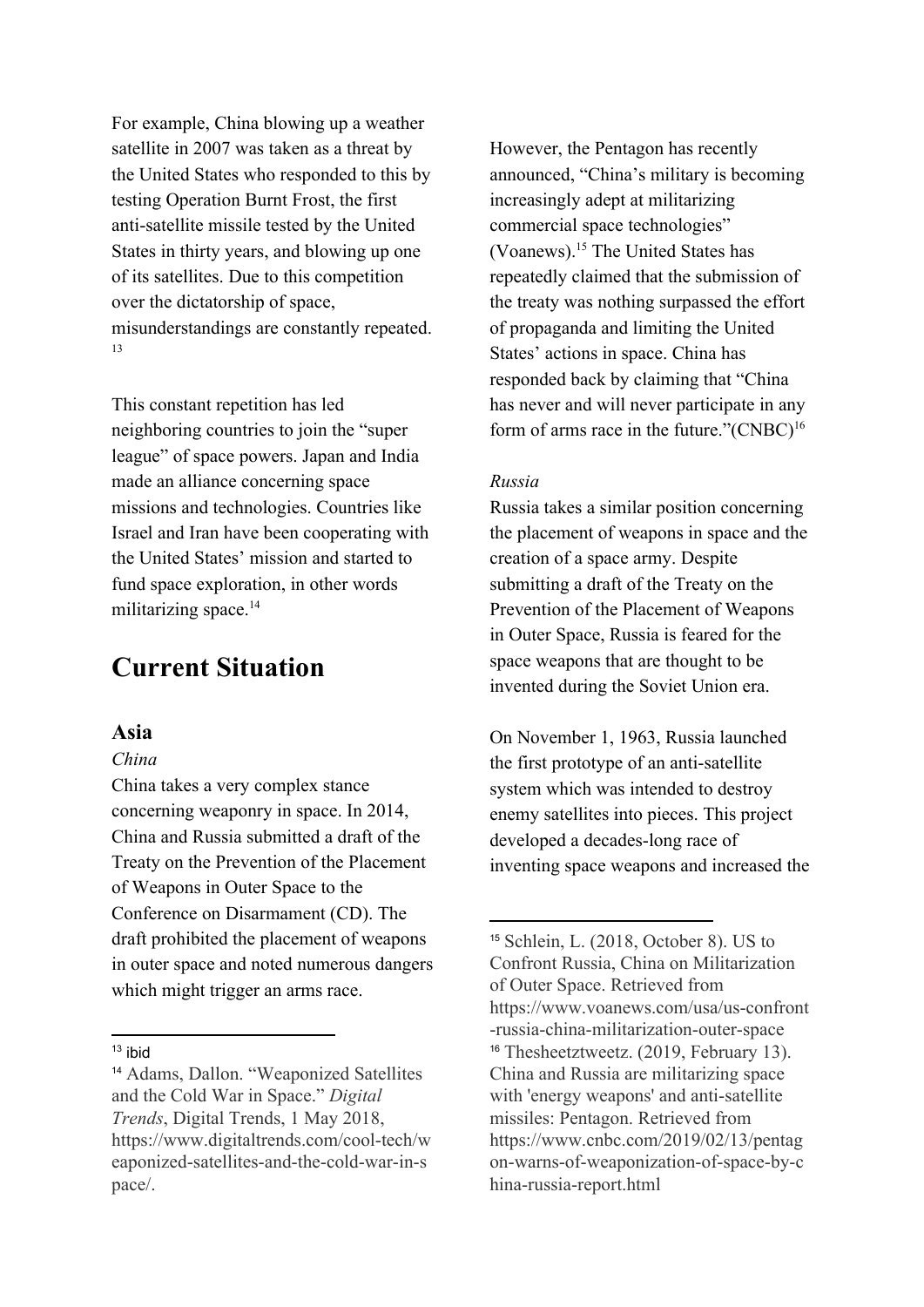number of countries considered to be space powers: China and Iran.<sup>17</sup>

#### *India*

India's prime minister Narenda Modi announced that India has recently succeeded in shooting down a low orbiting missile and that India joined the "super league" of the space powers.

The main purpose for creating a anti-satellite missile comes from the fear that China will have full advantage of the Indian Ocean. In order to prevent China from enhancing its abilities, the country joined the space defense race and let out a message that India is "not just capable to defend on land, water and air but now also in space."(Newsweek) $18$  China reacted to the launch of the missile by emphasizing the importance of the usage of missiles in appropriate situations; however, Chia did not reject India for launching an anti-satellite missile.

#### *Japan*

The growing fear that China, U.S., and Russia will dominate and militarise space has forced Japan and India to share satellite data and surveillance technology. This partnership, Space Dialogue, will aid Japan with India's ocean surveillance and help the country track down Chinese naval vessels as well as North Korean missiles. In return, Japan Aerospace Exploration Agency (JAXA) will keep tabs on Chinese Troops trying to attack the Indian Ocean. Both countries emphasise space situational awareness (SSA) through the partnership, as well as raising awareness on the dangers China bring to space. $19$ 

The delegations for Space Dialogue, which are the Ministry of Foreign Affairs and the Cabinet Office, an official from JAXA, have also formed similar partnerships with the U.S., the European Union, and France. 20

#### **Middle East**

#### *Iran*

Iran's space development is unclear due to the lack of public announcements made by the country. What is known is that Iran has recently started to proceed in the development of counter space activity, in order to attack the U.S. space system.

Since the foundation of its Space Agency in 2003 is a fairly recent development, Iran is not yet capable of sending humans into space or creating anti-satellite missiles at this moment. However, Iran is pursuing the studies for the creations of anti-satellite

<sup>17</sup> Zak, A. (2018, February 15). The Hidden History of the Soviet Satellite-Killer. Retrieved from https://www.popularmechanics.com/space/ satellites/a9620/the-hidden-history-of-thesoviet-satellite-killer-16108970/ <sup>18</sup> Paton, Callum. "India Just Shot down a Satellite for the First Time, Joining 'Super League' of Space Powers." *Newsweek*, Newsweek, 27 Mar. 2019, https://www.newsweek.com/india-just-sho t-down-satellite-first-time-joining-super-le ague-space-powers-1376487.

<sup>19</sup> Shaw, Nupur. "India and Japan Awaken to Risks of Superpower Space Race." *Nikkei Asian Review*, Nikkei Asian Review, 8 Jan. 2019, https://asia.nikkei.com/Spotlight/Asia-Insi giht/India-and-Japan-awaken-to-risks-of-s

uperpower-space-race.  $20$  ibid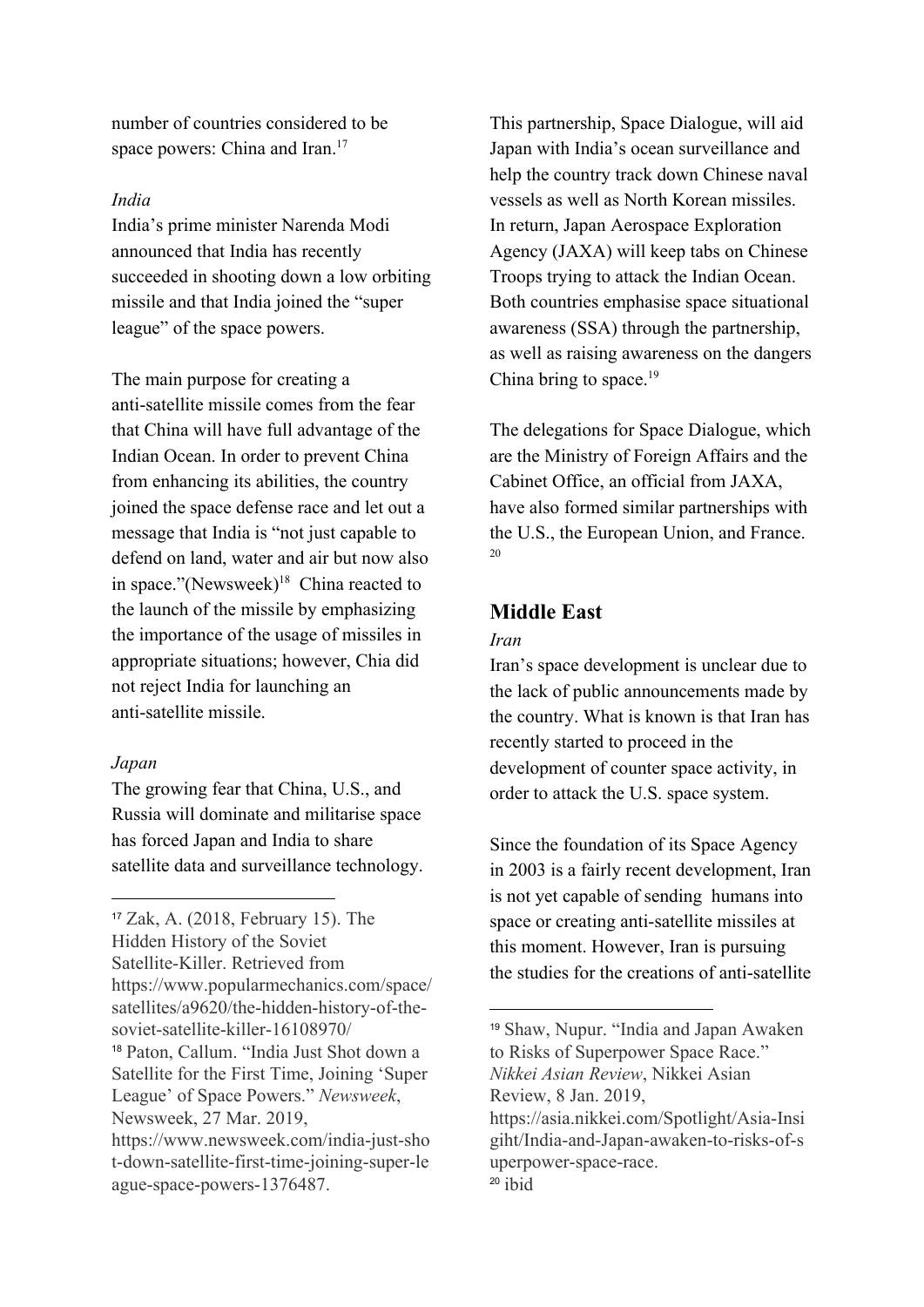missiles by implementing the technologies from normal missiles and gaining aid from North Korea, China, and Russia.<sup>21</sup>

Though Iran may not have created an anti-satellite missile system, the nation has managed to make electronic forms of attacks against space systems, such as Voice of America (VOA) in 2003 and British Broadcasting Corporations (BBC) in 2010. The country is also known for its ability to spoof GPS signals. In 2011, Iran claimed that it managed to down a U.S. drone by jamming the satellite system and spoofing the GPS.<sup>22</sup>

#### *Israel*

Along with the United States, Israel took part in the Tactical High Energy Laser (THEL) program, which made a significant contribution to the development of lasers targeting vehicles in space. After the project ended in 2005, the Minister of Defense ordered the administration for the development of weapons to continue the study and development of lasers. This resulted in the creation of the Iron Dome, which "detects, assesses, and intercepts a variety of short-range weapons" (Raytheon) $^{23}$  including rockets. The laser can activate in any weather condition or environment including rain, low clouds, and dust storms<sup>24</sup>. The laser has

successfully intercepted over two thousand rockets and was able to intercept eighty percent of the rockets aimed at the densely populated areas during the Gaza strip<sup>25</sup>. In addition, the United States is planning to purchase two of the battlefield-proven lasers, unlike project THEL which finished unpurchased.

#### **Europe**

#### *United Kingdom*

Russia and China are the concerns of the United Kingdom when thinking about space weaponry. United Kingdom has been in partnership with the European Union (EU) regarding space weaponry. However, due to Brexit, the United Kingdom may suffer in the future. In spite of the United Kingdom's will, it is discussed that there is a low chance of the country staying in the European Space Agency<sup>26</sup>.

Meanwhile, the United Kingdom continues to work with the United States' military space activities $2^7$ . The United Kingdom has also established a strategy which explains about defence of the country. The United Kingdom may develop satellites which includes laser dazzling in order to

<sup>&</sup>lt;sup>21</sup> "Iron Dome and SkyHunter Systems." *Raytheon*,

https://www.raytheon.com/capabilities/pro ducts/irondome

 $22$  ibid

 $23$  ibid.

<sup>&</sup>lt;sup>24</sup> "Iron Dome and SkyHunter Systems." *Raytheon*,

https://www.raytheon.com/capabilities/pro ducts/irondome.

<sup>25</sup> Azulai, Yuval. "Israel Developing New Laser Missile Defense System." *Globes*, Globes, 6 Dec. 2018,

https://en.globes.co.il/en/article-defense-m inistry-speeds-up-laser-missile-defense-sys tem-development-1001263646. Accessed 28 Oct. 2019.

<sup>26</sup> "As Satellites Become Targets, UK Military Seeks Closer Ties with Space Industry." *SpaceNews.com*, 7 Nov. 2018, https://spacenews.com/as-satellites-becom e-targets-u-k-military-seeks-closer-ties-wit h-space-industry/.  $27$  ibid.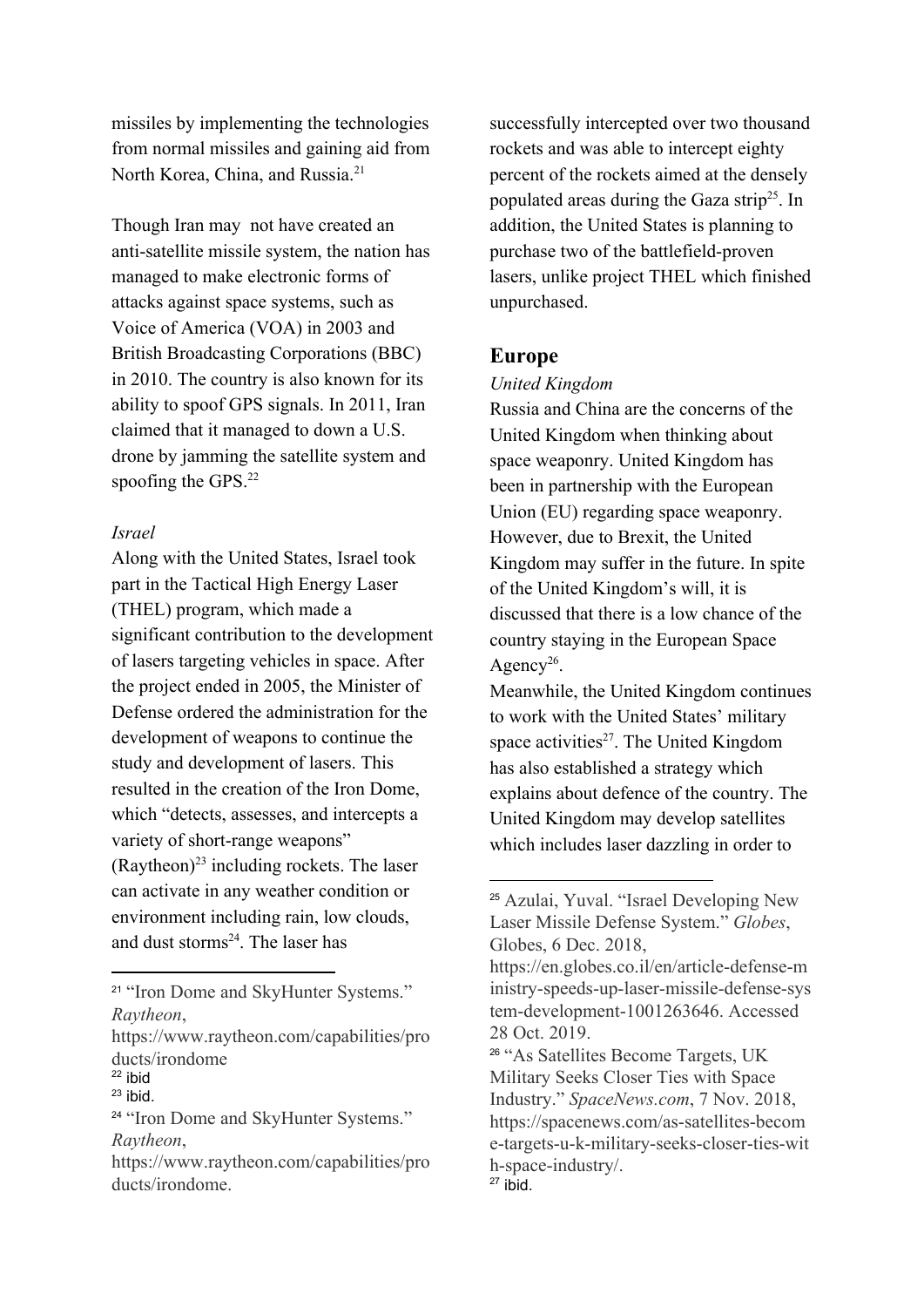monitor threats from countries such as Russia and China<sup>28</sup>.

#### *France*

France has recently announced to set up a new space defence command in September this year in order to protect their satellites $29$ . This command was triggered by an incident when there was an announcement that Russian satellites were spying on French satellites. French Defense Minister had stated that "France is not embarking on a space arms race"(arsTECHNICA). However, the project outlined by French officials include satellites with machine guns and some include ground-based laser system, which can be called as weaponeries<sup>30</sup>.

Referring to this project, President Macron has stated, "We will strengthen our knowledge of the space situation, we will better protect our satellites, including an

active way"  $(BBC)^{31}$ . There has been some unclear comments on whether France will be working on space weaponry or not.

#### **North America**

#### *United States*

The first U.S. satellite, Explorer 1, went into orbit on January 31, 1958. In 1969, an American astronaut stepped onto the moon, and from there, six Apollo missions were made to explore the moon between 1969 and 1972.<sup>32</sup>

For recent actions, on June 18, 2018, President Donald Trump has announced to start a new space force as the sixth military branch to carry out missions in the space  $domain<sup>33</sup>$ 

On August 8, 2019, United Launch Alliance (ULA) has launched Atlas V rocket, which allows the U.S. Air Force to have a highly advanced communications satellite in space. A secure military communications satellite will provide jam-proof communications between U.S.

<sup>28</sup> McGrath, Ciaran. "UK's Defence Strategy REVEALED: Laser Attacks, Missiles and Nuclear Weapons MAJOR Risks." *Express.co.uk*, Express.co.uk, 8 May 2019,

https://www.express.co.uk/news/world/11 24435/uk-defence-strategy-satellites-nucle ar-missiles-security-threats-galileo.

<sup>&</sup>lt;sup>29</sup> "France to Create New Space Defence Command in September." *BBC News*, BBC, 13 July 2019,

www.bbc.com/news/world-europe-489762 71.

<sup>30</sup> Berger, Eric. "To Protect Its Satellites, France Outlines Ambitious

Space-Weapons Program." *Ars Technica*, 25 July 2019,

https://arstechnica.com/science/2019/07/fr ance-says-it-will-create-its-own-space-bas ed-weapons-program/.

<sup>&</sup>lt;sup>31</sup> "France to Create New Space Defence Command in September." *BBC News*, BBC, 13 July 2019,

https://www.bbc.com/news/world-europe-48976271.

<sup>&</sup>lt;sup>32</sup> "A Brief History of Space Exploration." *The Aerospace Corporation*,

https://aerospace.org/article/brief-history-s pace-exploration.

<sup>33</sup> Pawlyk, Oriana. "It's Official: Trump Announces Space Force as 6th Military Branch." *Military.com*, 18 June 2018, https://www.military.com/daily-news/2018 /06/18/its-official-trump-announces-spaceforce-6th-military-branch.html.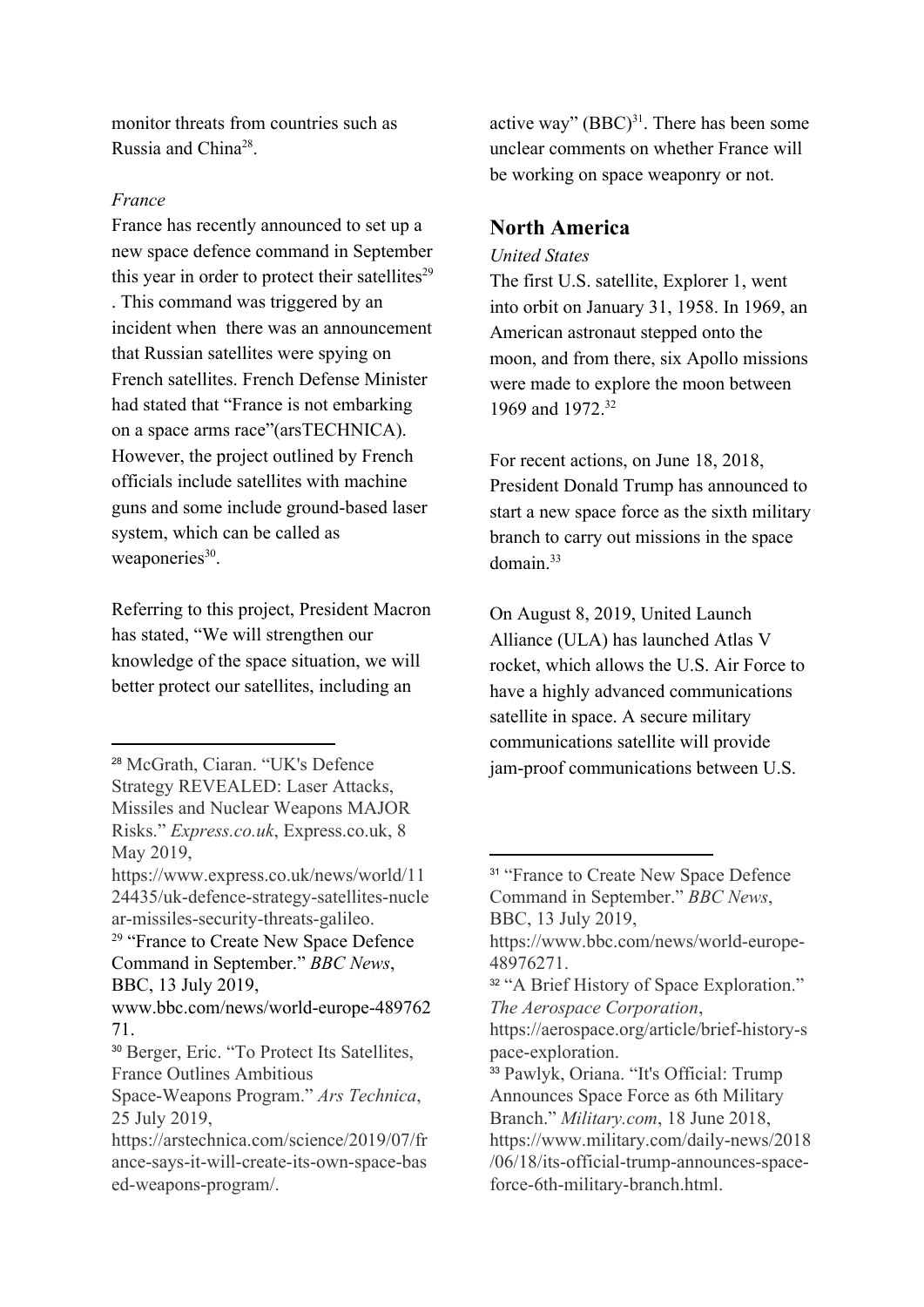national leadership and deployed military forces.<sup>34</sup>

#### *Canada*

Canada holds disapproval towards space weapons, and is willing to ban those weapons. Foreign Affairs Minister Bill Graham states, "Canada will continue to oppose the concept of military weapons in outer space even if Ottawa joins the United States in a ballistic-missile defence program" (Sallot,  $2003$ <sup>35</sup>. He further mentioned that the motive for Canada to ban space weapons is to maintain the safety of the country<sup>36</sup>.

White Paper, articulated by Canada in 1994 states that Canada understands the importance of space community and security. This paper also proves the flexibility of the future implementation of surveillance system in order to prevent possible attacks from the United States<sup>37</sup>.

#### **Latin America**

*Argentina*

<sup>34</sup> Thompson, Amy. "Atlas V Rocket Launches Advanced Communications Satellite for US Military." *Space.com*, Space, 8 Aug. 2019, https://www.space.com/air-force-militarysatellite-launch-aefh5.html. <sup>35</sup> "Canada Rejects Any Weapons in Outer Space." *The Globe and Mail*, 18 Apr. 2018, https://www.theglobeandmail.com/news/n ational/canada-rejects-any-weapons-in-out er-space/article1014264/  $36$  ibid. <sup>37</sup> Kowal, L.-C. H. (n.d.). PREVENTING THE WEAPONIZATION OF SPACE. Retrieved from https://www.cfc.forces.gc.ca/259/181/76\_k owal.pdf

Argentina had signed the joint statement with Russia under the topic of space weapons. The statement makes sure that Russia and Argentina will never be the first country to put weapons in outer space  $38$ . Argentina has been active in the development of the space missiles since the 1980s. However, the United States insisted the restriction on programme that Argentina was working on $^{39}$ .

Argentina has been one of the Space Station run by China. It has been a controversial topic whether Argentina should be in China's orbit<sup>40</sup>. Although Argentina does not have a clear position on the implementation of space weapons, it is clear that threat from China exists.

#### *Brazil*

In the 1990s, Brazil abandoned all the activities which relate to ballistic missiles. However, there are some concerns from military control over the space launch vehicle (SLV) programme that Brazil may be actually developing its ballistic missile

<sup>38</sup> Sputnik. "Russia, Argentina Sign Statement Against Weapons in Space." *Sputnik International*, 28 May 2014, https://sputniknews.com/russia/201405281 90191573-Russia-Argentina-Sign-Stateme nt-Against-Weapons-in-Space/. <sup>39</sup> Pike, John. "Space." *Argentina Space Facilities*, https://www.globalsecurity.org/space/worl d/argentina/launch.htm. <sup>40</sup> Londoño, Ernesto. "From a Space

Station in Argentina, China Expands Its Reach in Latin America." *The New York Times*, The New York Times, 28 July 2018,

https://www.nytimes.com/2018/07/28/worl d/americas/china-latin-america.html.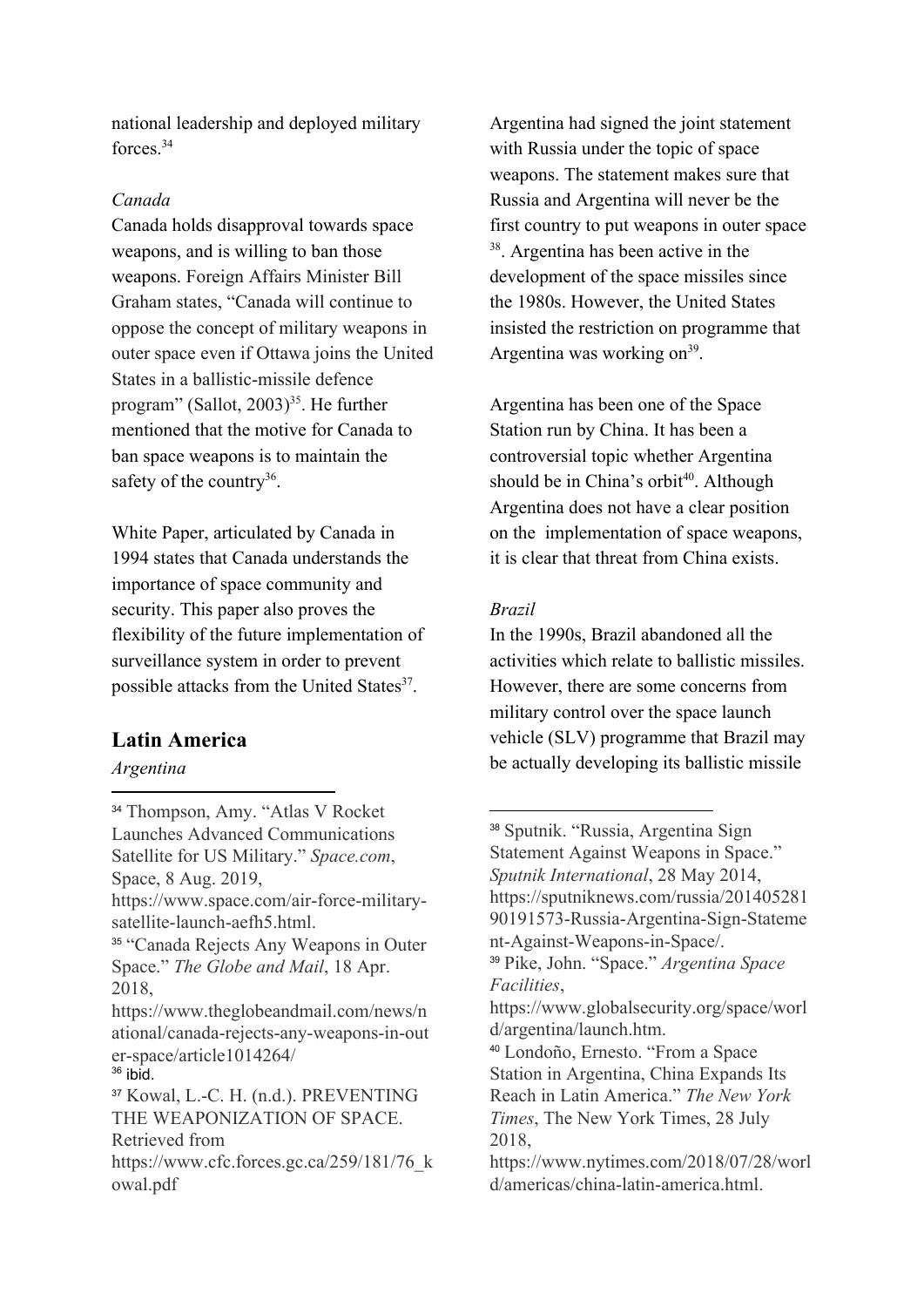technology and exporting it to other countries $41$ .

Brazil has been focusing on the development of space technology for the last few years. However, an explosion of the space centre in 2004, which resulted in 21 casualties, made Brazil take a step back from the research and development of the space programme. They resumed their research in 2006. In 2007, Brazil launched its first rocket, VSB-30. At the same time, Brazil signed an agreement with Argentina to jointly develop a satellite that will provide and share much information<sup>42</sup>.

#### **Africa**

.

#### *South Africa*

South Africa's missile programme started in the 1960s. In 1989, South Africa launched what the country calls a "booster rocket", which includes ballistic missiles. However, South Africa abandoned its missile and space launch programmes in 1993 and dismantled related facilities which were under international observation. In 1995, South Africa joined the Missile Technology Control Regime

 $(MTCR)<sup>43</sup>$  as well as concluded a treaty between Russia<sup>44</sup>.

Furthermore, the South African government also mentioned in 2018 that they are aware of the development that space weaponization will conduct. South Africa has also agreed to support China and Russia's draft treaty<sup>45</sup>.

#### **Oceania**

#### *Australia*

Australia started its space development in 1967, being the third nation to design and launch a satellite to orbit Earth. The project aimed to research the connection between the upper atmosphere, climate, and weather, which may assist the US in collecting physical data for research programs. The project also aimed to develop and demonstrate Australia's capability for developing a satellite, using advanced technology and low-cost launch facilities<sup>46</sup>.

<sup>44</sup> Dunk, F. G. von der. (1995). TWO NEW NATIONAL SPACE LAWS: RUSSIA AND SOUTH AFRICA. Retrieved from https://digitalcommons.unl.edu/cgi/viewco ntent.cgi?article=1046&context=spacelaw <sup>45</sup> "Raising Alarm over Possible Space Wars, First Committee Delegates Explore Ways to Build New Order for Preventing Celestial Conflict, Confrontation | Meetings Coverage and Press Releases." *United Nations*, United Nations, https://www.un.org/press/en/2018/gadis36 09.doc.htm.

<sup>41</sup> Brazil. (2015, July). Retrieved from https://www.nti.org/learn/countries/brazil/ <sup>42</sup> COHA, Alex Sánchez -. "Space Technology Comes to Latin America: Part of the Hemisphere's Road to Autonomy." *Venezuelanalysis.com*, 12 Sept. 2008, https://venezuelanalysis.com/analysis/3787

<sup>43</sup> "South Africa." *Nuclear Threat Initiative - Ten Years of Building a Safer World*, https://www.nti.org/learn/countries/south-a frica/.

<sup>46</sup> WRESAT - Weapons Research Establishment Satellite. (2016, April 27). Retrieved from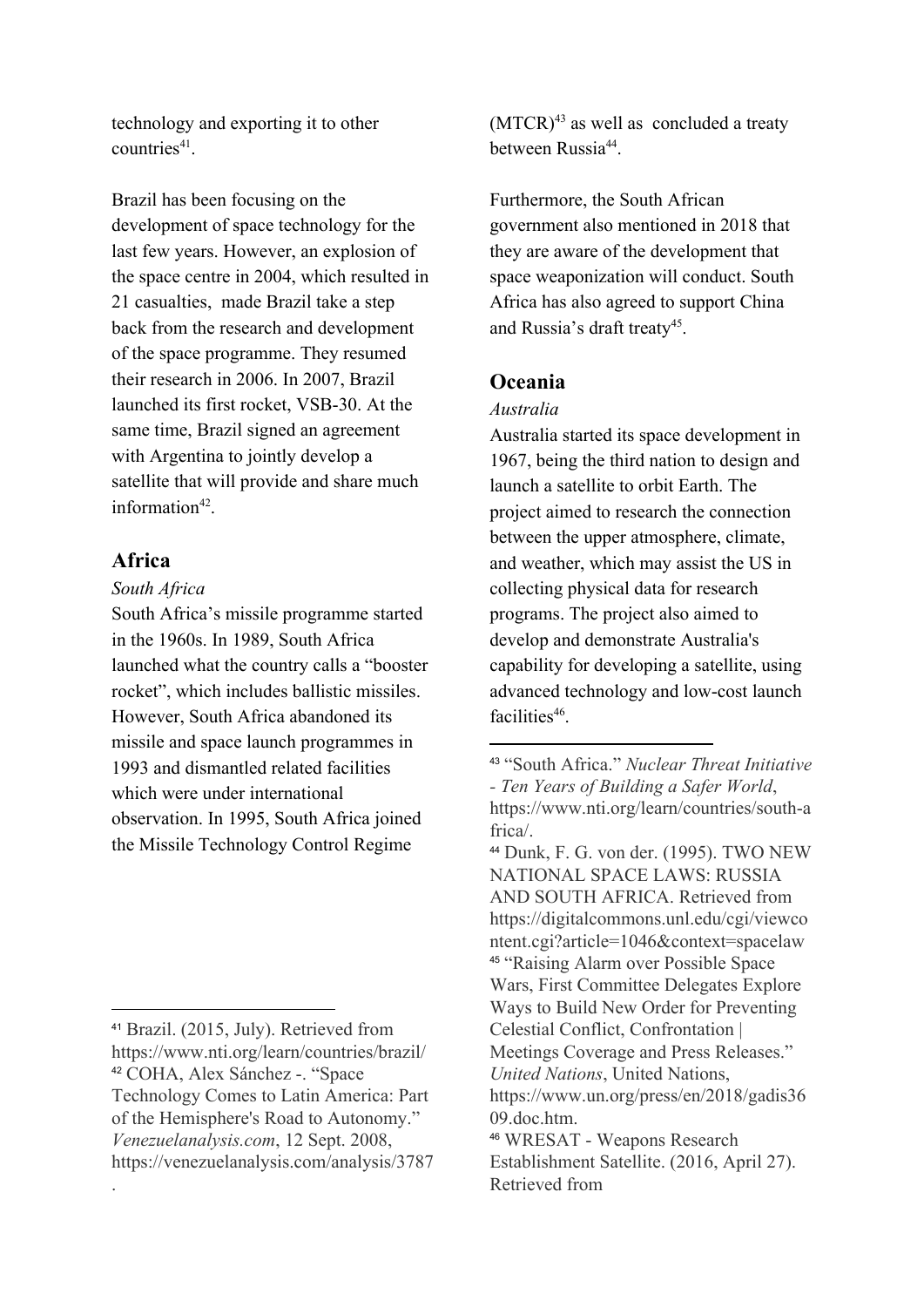Recently, the need for developing new types of low-cost satellites has increased. Due to many conditions, global weather services have traditionally been supported by large and expensive satellite systems. The changes in the global space industry have allowed weather services to explore traditional data streams with data from commercial suppliers, where new analytics methods can better integrate data<sup>47</sup>.

#### *New Zealand*

New Zealand recently joined the space development race, and is putting effort into the technological improvements. Despite the country's new entry in the race,, New Zealand is dependent on satellites and space security is a concern. New Zealand considers space security from two different views: space debris and militarization of space $48$ .

2018/document/pdf/review\_of\_australias\_ space industry capability - report from the expert reference\_group.pdf. (2018, March). Retrieved from

In 2017, a rocket, made by an American company, was launched from New Zealand. The company had chosen New Zealand for the site because of the geographical location. New Zealand is known to be positioned well to launch the satellites into north to south orbit. Therefore, there is a high chance that other countries from around the world will use the location to launch theirs<sup>49</sup>.

### **Case Studies**

Since the Cold War, numerous space weapons have been invented. The space weapons include those which can track missiles, anti-satellite missiles, and anti-satellite missiles. This section will be providing a brief explanation on a few of the space weapons.

#### **Case Study 1 Near-Field Infrared Experiment (NFIRE)**

The satellite used in the Near-Field Infrared Experiment (NFIRE) was proposed by the Missile Defense Agency  $(MDA)$ <sup>50</sup> and launched on April 24, 2007. NFIRE was initially invented for the purpose of distinguishing a missile from a

https://www.dst.defence.gov.au/innovation /wresat-—-weapons-research-establishmen t-satellite

<sup>47</sup> REVIEW OF AUSTRALIA'S SPACE INDUSTRY CAPABILITY

https://www.industry.gov.au/sites/g/files/n et3906/f/June

https://www.industry.gov.au/sites/g/files/n et3906/f/June

<sup>2018/</sup>document/pdf/review\_of\_australias\_ space industry capability - report from the expert reference group.pdf

<sup>48</sup> New Zealand Ministry of Foreign

Affairs and Trade. "Space Security." *New Zealand Ministry of Foreign Affairs and Trade*,

https://www.mfat.govt.nz/en/peace-rights-

and-security/international-security/space-s ecurity/.

<sup>49</sup> "New Zealand Space Launch Is First from a Private Site." *BBC News*, BBC, 25 May 2017,

https://www.bbc.com/news/world-asia-399 71843.

<sup>50</sup> Near Field InfraRed Experiment . (2016, July 28). Retrieved from

https://www.mda.mil/global/documents/pd f/nfire.pdf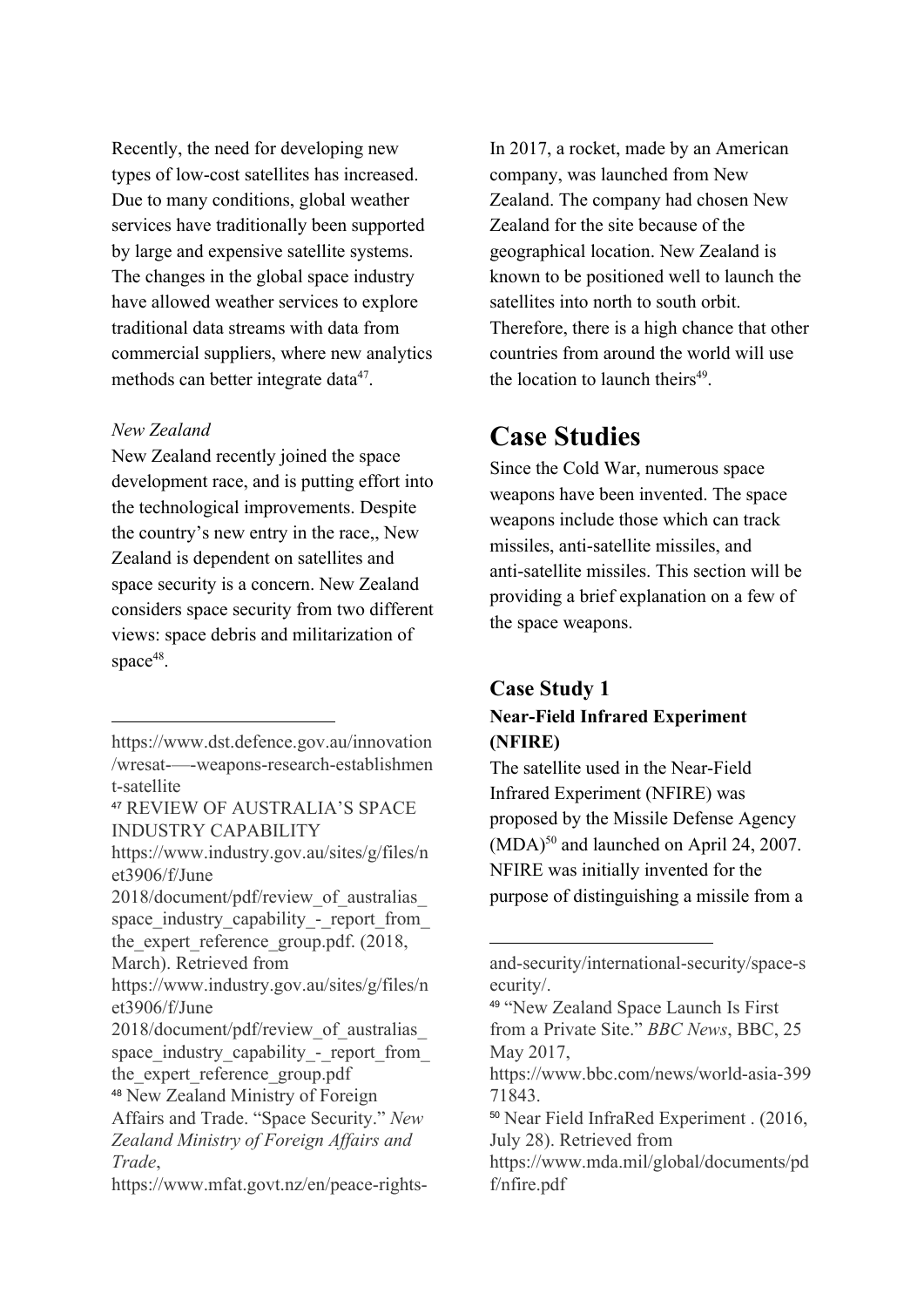rocket. The satellite originally had two kill vehicles which would fire when a ballistic missile would enclose within four kilometers of the missile. These kill vehicles were later removed and the satellite changed its purpose.

The NFIRE successfully collected data, such as hyper-temporal short wave data which supports research and development of early launch detection and tracking capabilities. These data collections evidently showed the capabilities of tracking missiles through sunlit clouds.

#### **Case Study 2 Ground-Based Lasers**

Since Australia found the capabilities to detect, locate, and track space debris, numerous countries have started conducting research to reduce the amount of space debris orbiting Earth. One possible solution is implementing ground-based laser which will track the debris and later destroy it.<sup>51</sup>

While ground-based lasers can be used for protection, the Air Force has announced that it will test two lasers to test how the lasers can be used against drones. The Air Force explained that the laser is able to constantly fire without wasting any ammunition and that it will be useful when attacking small drones launched by ISIS. Furthermore, the technology used to take down drones can be applied to

<sup>51</sup> GROUND-BASED LASERS IN SPACE OPERATIONS. (2018, June). Retrieved from

http://airpower.airforce.gov.au/APDC/med ia/PDF-Files/Pathfinder/PF312-Ground-ba sed-lasers-in-space-operations.pdf

anti-satellite weapons by using mirrors aiming at the targeted satellite.<sup>52</sup>

### **Case Study 3 Project Tactical High Energy Laser (THEL)**

Tactical High Energy Laser (THEL) is a high-energy laser beam generator based on deuterium fluoride chemical laser (DFCL) technologies. The laser had a tracking and pointing system along with a battle management system and an organic firing system<sup>53</sup>. Project THEL was a project between the U.S. and Israel, and it took place from 1999 to 2005. The laser was designed and created during the first four years, and field experiments took place during the remaining five years. During the years when the laser was activated, it destroyed 46 rockets, including surprise attacks against Katyusha rockets. While THEL significantly contributed to the development of lasers used as weapons, despite its ability to activate in any kind of weather or environment, many countries were unwilling to pay the price, which led to the shutdown of the project. <sup>54</sup>

<sup>52</sup> Gregg, Aaron. "Air Force to Deploy Ground-Based Lasers in First Field Test of 'Directed Energy' Weapon." *The Washington Post*, WP Company, 2 Aug. 2019,

https://www.washingtonpost.com/business /2019/08/02/air-force-deploy-ground-base d-lasers-first-field-test-directed-energy-we apon/?noredirect=on.

<sup>53</sup> "Chemical High-Energy Laser Systems." *Northrop Grumman*,

https://www.northropgrumman.com/Capab ilities/ChemicalHighEnergyLaser/Tactical HighEnergyLaser/Pages/default.aspx. <sup>54</sup> Pike, John. "Space." *Mobile Tactical High Energy Laser (MTHEL)*,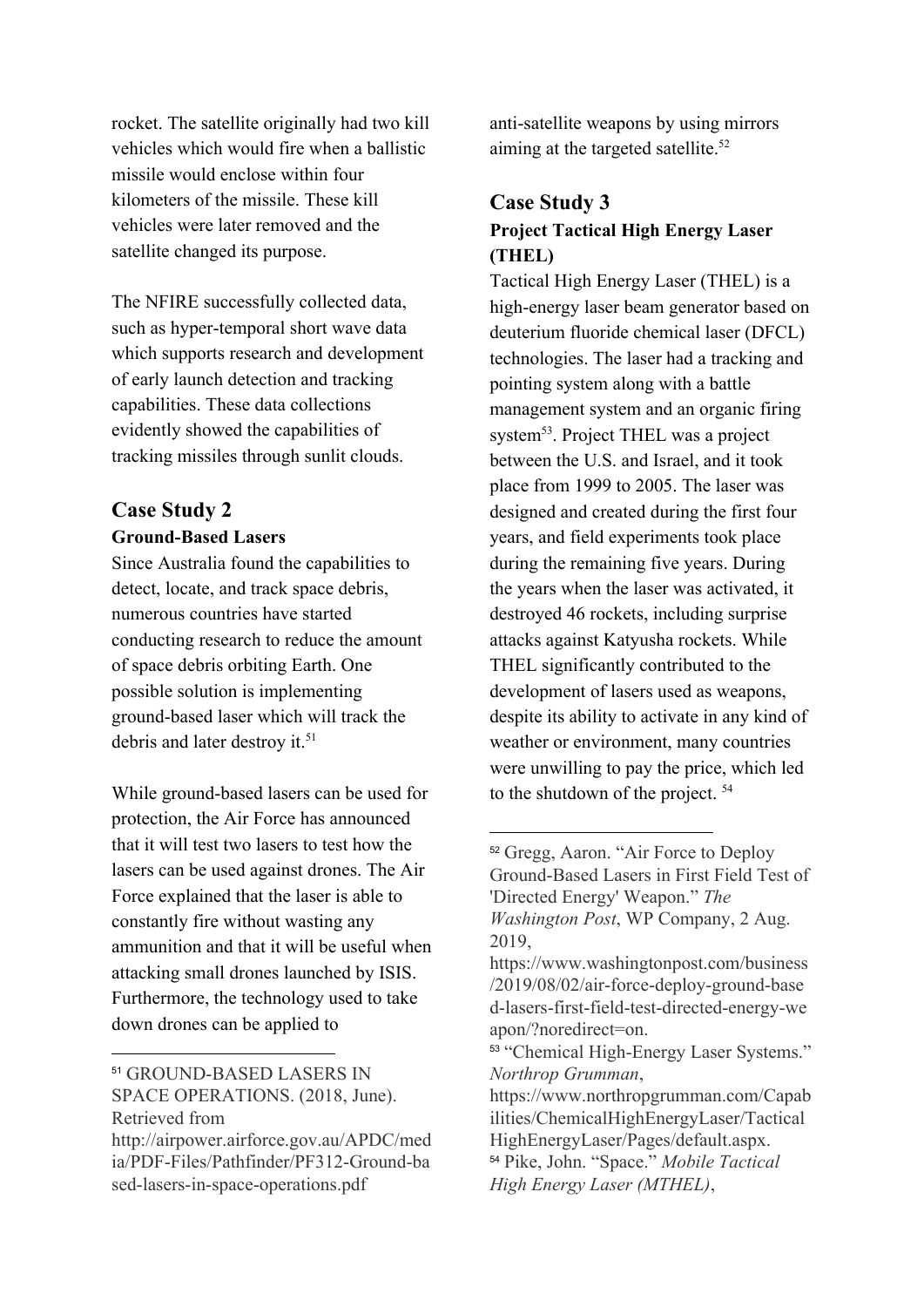### **Past Actions**

#### **United Nations Office For Disarmament Affairs**

On October 4, 1957, the USSR launched the first artificial satellite. Prior to this launch, the United Nations started to take actions to prevent countries from destroying the concept of a peaceful outerspace. They focused on the control of space weapons and military in space to prevent mass destruction. <sup>55</sup>

#### **Outer Space Treaty**

**(Treaty on Principles Governing the Activities of States in the Exploration and Use of Outer Space, Including the Moon and Other Celestial Bodies)**

Outer Space Treaty was adopted by the UN General Assembly in 1966. This treaty includes new provisions to the international exploration of outer space, which was adopted in 1962. Its goal is to explore the space for the benefit and in the interest of all countries. This party agrees not to develop nuclear weapons in space or any other weapon that might lead to the destruction of the space. The actions include testing weapons in space, establishing a military base, and maneuvering on celestial bodies.

### **Other Treaties Limited Test Ban Treaty of 1963**

https://www.globalsecurity.org/space/syste ms/mthel.htm. <sup>55</sup> UNODA United Nations Office for

Disarmament Affairs -Outer Space . (n.d.). Retrieved from

https://www.un.org/disarmament/topics/ou terspace/

This treaty prohibits the action of experimenting and testing nuclear explosions in the atmosphere or outer space.

#### **Liability Convention of 1972**

This treaty established the procedure to cover the damages or destruction of space object of another state.

#### **UN Resolution**

The UN General Assembly has been calling for the peaceful use of space and the prevention of an arms race in space for 22 years. In the past there have been five relevant General Assembly resolutions. The Declaration of Legal Principles Governing the Activities of States in the Exploration and Uses of Outer Space (1963) allowed the Outer Space Treaty to become valid. In addition, the Declaration on International Cooperation in the Exploration and Use of Outer Space for the Use and Benefit and in the Interest of All States (1966), resolutions on Direct Television Broadcasting, Remote Sensing of Earth from outer space, and the Use of Nuclear Power in Outer Space have been made in the past. <sup>56</sup>

# **Questions to Consider**

How does each nation define space weapons?

How do nations view the problem

<sup>56</sup> International Legal Agreements Relevant to Space Weapons. (2004, February 11). Retrieved from

https://www.ucsusa.org/nuclear-weapons/s pace-weapons/international-legal-agreeme nts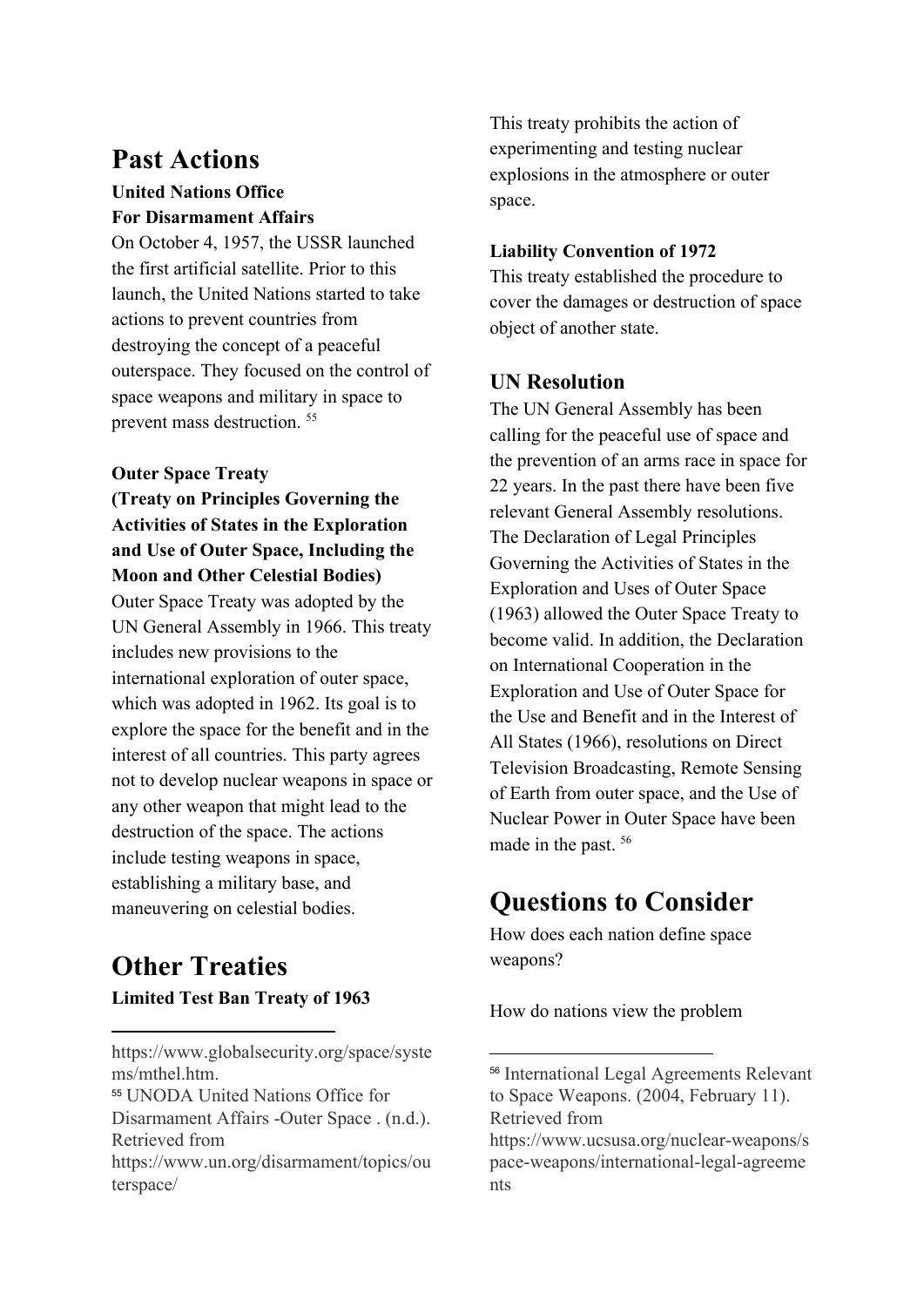concerning the ownership of outer space?

How can the UN raise awareness on the dangers of creating ballistic missiles, and other space weapons?

To what degree can each country explore space freely? Consider the treaties and resolutions already submitted to the UN.

How can nations and the UN prevent terrorist groups from accessing space weapons?

The creation and test launching of space weapons have created a massive amount of space debris. Will nations take responsibility for the debris? If so, how will the nations manage to clean it?

# **Tips and Advice from the Chairs**

As the chair of the Intermediate Committee, we hope that all delegates attend the conference understanding the topic and their nation's stance. When researching for this conference, start by researching the fundamental structures of the country: geography, population, allies, and etc. After understanding the basic structure of the country, try to connect the characteristics delegates researched to the topic of the conference or to the facts written inside of the background guide. If delegates have extra time, we advice delegates to research neighboring countries as well as the delegate's allies. Along with the research, we would like delegates to think of subtopics to discuss during moderated speeches.

We will review the flow of debate before the conference begins, so please do not hesitate to ask questions then if you are not familiar with how Model UN is runned. We are excited to see an intense debate throughout the conference.

# **Works Cited**

*Space Situational Awareness*, https://www.spaceacademy.net.au/in tell/ssa.htm.

"A Brief History of Space Exploration." *The Aerospace Corporation*, https://aerospace.org/article/brief-his tory-space-exploration.

- Adams, Dallon. "Weaponized Satellites and the Cold War in Space." *Digital Trends*, Digital Trends, 1 May 2018, https://www.digitaltrends.com/cooltech/weaponized-satellites-and-the-c old-war-in-space/.
- Al Jazeera. "What Are Anti-Satellite Weapons?" *News | Al Jazeera*, Al Jazeera, 27 Mar. 2019, https://www.aljazeera.com/news/20 19/03/anti-satellite-weapons-190327 092138702.html.
- "As Satellites Become Targets, UK Military Seeks Closer Ties with Space Industry." *SpaceNews.com*, 7 Nov. 2018, https://spacenews.com/as-satellites-

become-targets-u-k-military-seeks-c loser-ties-with-space-industry/.

- Azulai, Yuval. "Israel Developing New Laser Missile Defense System." *Globes*, Globes, 6 Dec. 2018, https://en.globes.co.il/en/article-defe nse-ministry-speeds-up-laser-missile -defense-system-development-1001 263646.
- Berger, Eric. "To Protect Its Satellites, France Outlines Ambitious Space-Weapons Program." *Ars Technica*, 25 July 2019,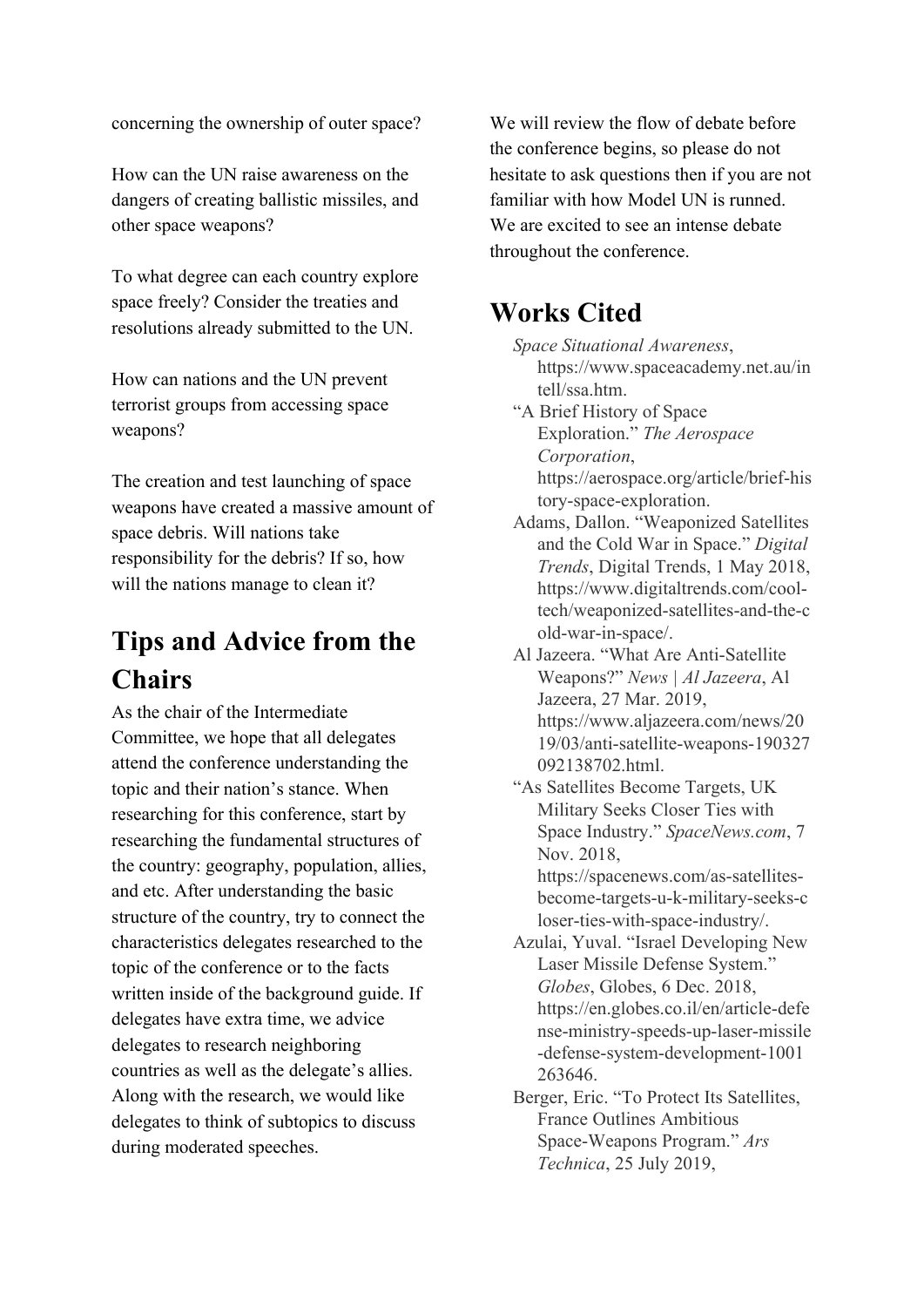https://arstechnica.com/science/2019 /07/france-says-it-will-create-its-ow n-space-based-weapons-program/.

Brazil. (2015, July). Retrieved from https://www.nti.org/learn/countries/ brazil/

"Canada Rejects Any Weapons in Outer Space." *The Globe and Mail*, 18 Apr. 2018, https://www.theglobeandmail.com/n ews/national/canada-rejects-any-we apons-in-outer-space/article1014264

/. "Chemical High-Energy Laser Systems." *Northrop Grumman*, https://www.northropgrumman.com/ Capabilities/ChemicalHighEnergyL aser/TacticalHighEnergyLaser/Page s/default.aspx.

COHA, Alex Sánchez -. "Space Technology Comes to Latin America: Part of the Hemisphere's Road to Autonomy." *Venezuelanalysis.com*, 12 Sept. 2008,

https://venezuelanalysis.com/analysi s/3787.

Dunbar, Brian. "United States-Soviet Space Cooperation during the Cold War." *NASA*, NASA, https://www.nasa.gov/50th/50th\_ma gazine/coldWarCoOp.html.

Dunk, F. G. von der. (1995). TWO NEW NATIONAL SPACE LAWS: RUSSIA AND SOUTH AFRICA. Retrieved from https://digitalcommons.unl.edu/cgi/v iewcontent.cgi?article=1046&conte xt=spacelaw

"Fact Sheets & Briefs." *The Anti-Ballistic Missile (ABM) Treaty at a Glance | Arms Control Association*, https://www.armscontrol.org/factshe

ets/abmtreaty.

"France to Create New Space Defence Command in September." *BBC News*, BBC, 13 July 2019,

https://www.bbc.com/news/world-e urope-48976271.

Garcia, Mark. "Space Debris and Human Spacecraft." *NASA*, NASA, 14 Apr. 2015, https://www.nasa.gov/mission\_page

s/station/news/orbital\_debris.html.

Gregg, Aaron. "Air Force to Deploy Ground-Based Lasers in First Field Test of 'Directed Energy' Weapon." *The Washington Post*, WP Company, 2 Aug. 2019, https://www.washingtonpost.com/bu siness/2019/08/02/air-force-deployground-based-lasers-first-field-test-d irected-energy-weapon/?noredirect= on.

GROUND-BASED LASERS IN SPACE OPERATIONS. (2018, June). Retrieved from http://airpower.airforce.gov.au/APD C/media/PDF-Files/Pathfinder/PF31 2-Ground-based-lasers-in-space-ope rations.pdf

International Legal Agreements Relevant to Space Weapons. (2004, February 11). Retrieved from https://www.ucsusa.org/nuclear-wea pons/space-weapons/international-le gal-agreements

"Iron Dome and SkyHunter Systems." *Raytheon*, https://www.raytheon.com/capabiliti es/products/irondome.

Kowal, L.-C. H. (n.d.). PREVENTING THE WEAPONIZATION OF SPACE. Retrieved from https://www.cfc.forces.gc.ca/259/18 1/76\_kowal.pdf

Londoño, Ernesto. "From a Space Station in Argentina, China Expands Its Reach in Latin America." *The New York Times*, The New York Times, 28 July 2018, https://www.nytimes.com/2018/07/2 8/world/americas/china-latin-americ a.html.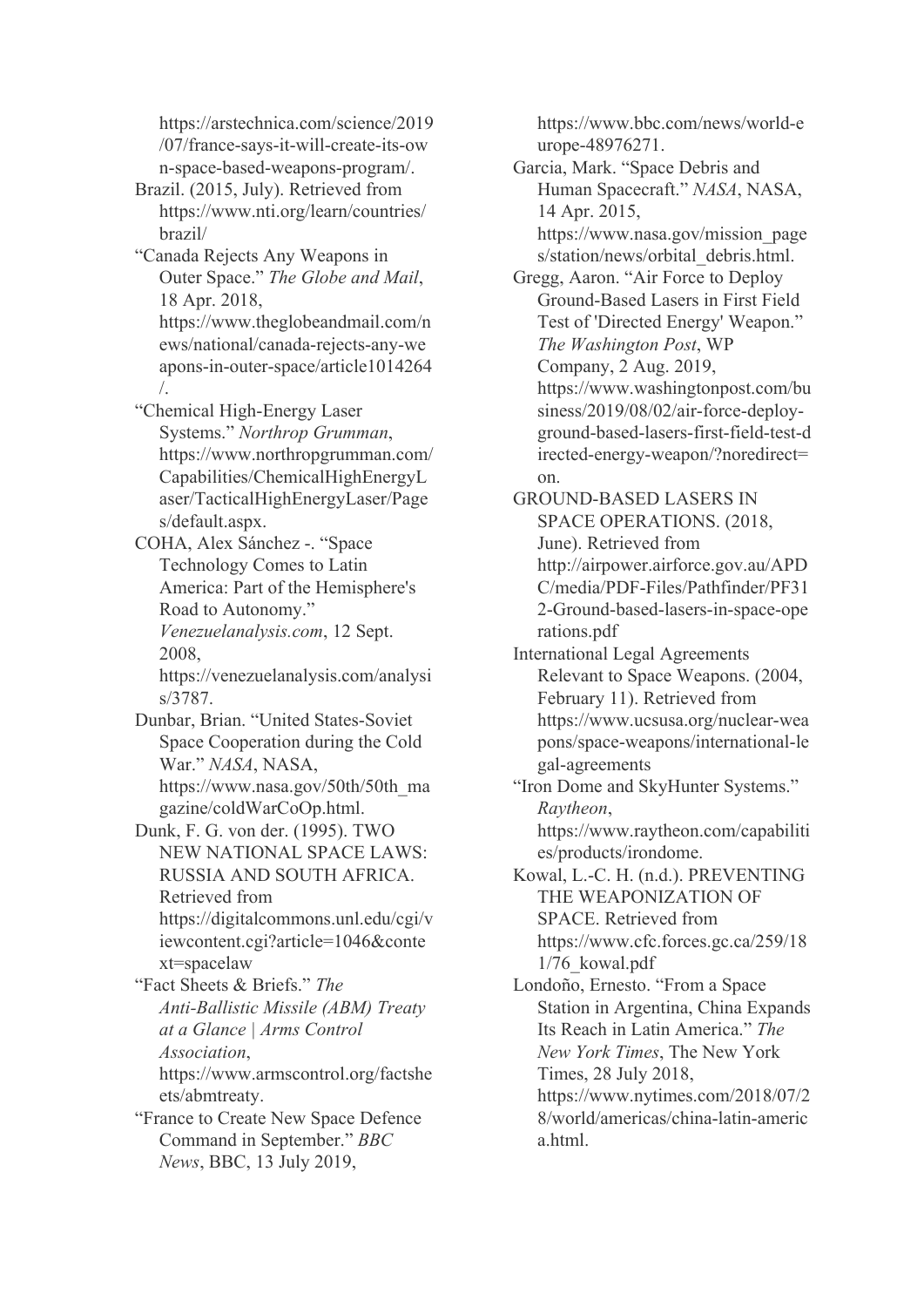McGrath, Ciaran. "UK's Defence Strategy REVEALED: Laser Attacks, Missiles and Nuclear Weapons MAJOR Risks." *Express.co.uk*, Express.co.uk, 8 May

2019, https://www.express.co.uk/news/wo rld/1124435/uk-defence-strategy-sat ellites-nuclear-missiles-security-thre ats-galileo.

Near Field InfraRed Experiment . (2016, July 28). Retrieved from https://www.mda.mil/global/docume nts/pdf/nfire.pdf

New Zealand Ministry of Foreign Affairs and Trade. "Space Security." *New Zealand Ministry of Foreign Affairs and Trade*, https://www.mfat.govt.nz/en/peace-r

ights-and-security/international-secu rity/space-security/.

"New Zealand Space Launch Is First from a Private Site." *BBC News*, BBC, 25 May 2017, https://www.bbc.com/news/world-as ia-39971843.

"Outer Space – UNODA." *United Nations*, United Nations, https://www.un.org/disarmament/to pic/outerspace/.

Paton, Callum. "India Just Shot down a Satellite for the First Time, Joining 'Super League' of Space Powers." *Newsweek*, Newsweek, 27 Mar. 2019,

https://www.newsweek.com/india-ju st-shot-down-satellite-first-time-join ing-super-league-space-powers-137 6487.

Pike, John. "Space." *Argentina Space Facilities*,

https://www.globalsecurity.org/spac e/world/argentina/launch.htm.

Pike, John. "Space." *Mobile Tactical High Energy Laser (MTHEL)*, https://www.globalsecurity.org/spac e/systems/mthel.htm.

"Raising Alarm over Possible Space Wars, First Committee Delegates Explore Ways to Build New Order for Preventing Celestial Conflict, Confrontation | Meetings Coverage and Press Releases." *United Nations*, United Nations, https://www.un.org/press/en/2018/g adis3609.doc.htm. REVIEW OF AUSTRALIA'S SPACE INDUSTRY CAPABILITY https://www.industry.gov.au/sites/g/ files/net3906/f/June 2018/document/pdf/review\_of\_austr alias space industry capability - r eport from the expert reference g roup.pdf. (2018, March). Retrieved from https://www.industry.gov.au/sites/g/ files/net3906/f/June 2018/document/pdf/review\_of\_austr alias space industry capability - r eport from the expert reference g roup.pdf Robert.wickramatunga. "United NationsOffice for Outer Space Affairs." *COPUOS*, http://www.unoosa.org/oosa/en/our work/copuos/index.html. Schlein, L. (2018, October 8). US to Confront Russia, China on Militarization of Outer Space. Retrieved from https://www.voanews.com/usa/us-co nfront-russia-china-militarization-ou ter-space Shaw, Nupur. "India and Japan Awaken to Risks of Superpower Space Race." *Nikkei Asian Review*, Nikkei Asian Review, 8 Jan. 2019, https://asia.nikkei.com/Spotlight/Asi a-Insight/India-and-Japan-awaken-t o-risks-of-superpower-space-race. "South Africa." *Nuclear Threat Initiative - Ten Years of Building a Safer World*, https://www.nti.org/learn/countries/s outh-africa/.